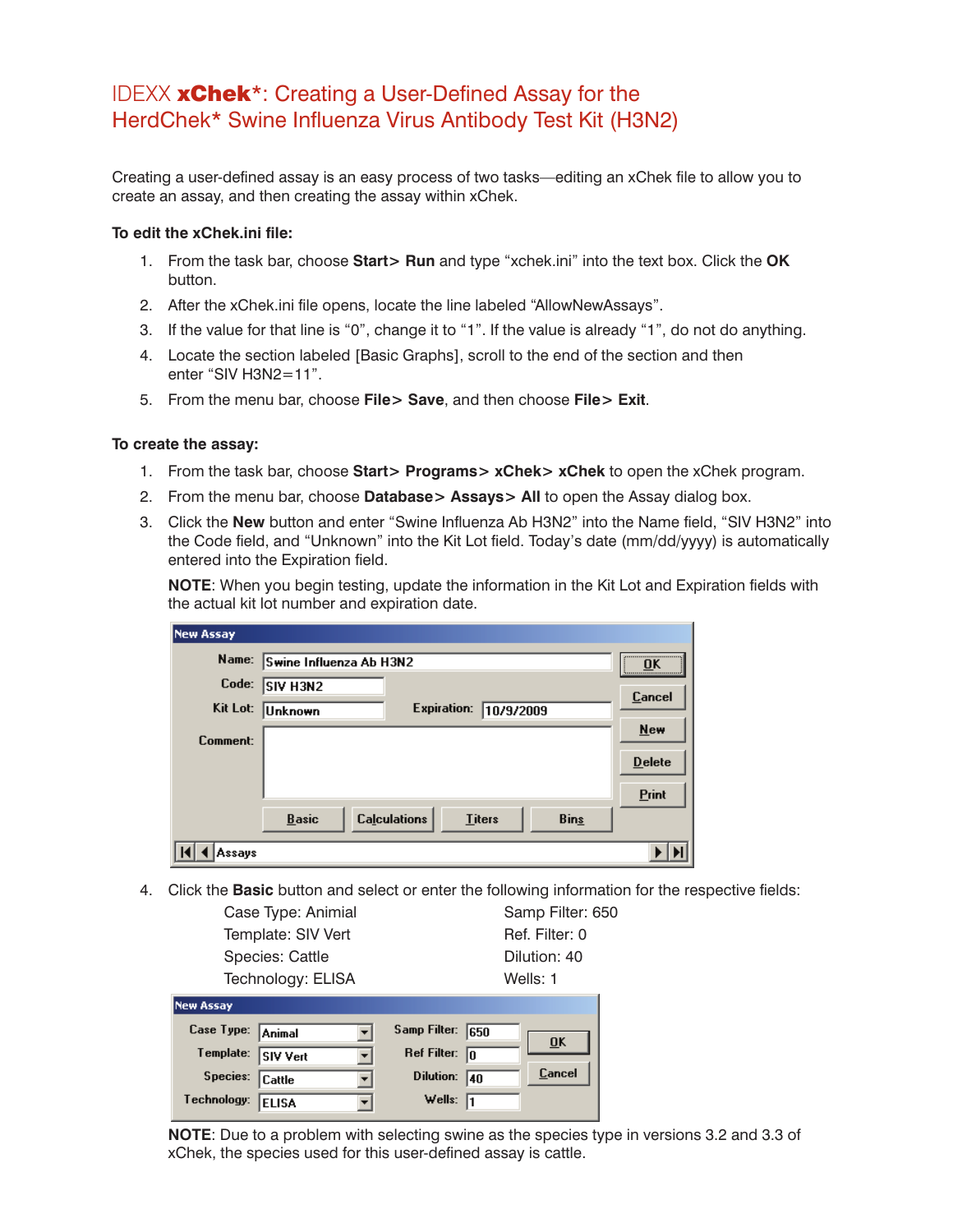- 5. Click **OK** to save the settings.
- 6. Click the **Calculations** button and select or enter the following information:

Formulas:

- "S" Part of Ratio: Sample1 Negative
- "P" Part of Ratio: Positive Negative
- "N" Part of Ratio: None
- First Calculation:

 Variable: S/P Positive Cutoff: 0.4 Suspect Cutoff: 0.3 Comparison: >=

| <b>New Assay</b>                         |                     |                               |             |  |  |
|------------------------------------------|---------------------|-------------------------------|-------------|--|--|
| <b>Formulas</b>                          |                     |                               |             |  |  |
| "S" Part of Ratio:<br>Sample1 - Negative |                     |                               | 0K          |  |  |
| "P" Part of Ratio:                       | Positive - Negative |                               | Cancel      |  |  |
| "N" Part of Ratio:                       | None                | <b>Reset</b>                  |             |  |  |
| <b>Blocking Factor:</b>                  | None                |                               |             |  |  |
|                                          |                     |                               |             |  |  |
| <b>First Calculation</b>                 |                     | <b>Second Calculation</b>     |             |  |  |
| Variable:<br>ls/P                        |                     | Variable:<br>None             |             |  |  |
| <b>Positive Cutoff:</b><br>10.4          |                     | <b>Positive Cutoff:</b><br>lo |             |  |  |
| <b>Suspect Cutoff:</b><br> 0.3           |                     | <b>Suspect Cutoff:</b><br>In  |             |  |  |
| <b>Comparison:</b><br>$\rangle =$        |                     | Comparison:                   | <b>None</b> |  |  |
|                                          |                     |                               |             |  |  |

- 7. Click **OK** to save these settings.
- 8. Click the **Titers** button and select or enter the information as indicated in the dialog box below.

| New Assay              |       |                       |               |      |        |
|------------------------|-------|-----------------------|---------------|------|--------|
| Titer 1: $\boxed{844}$ |       | Titer 10: $\boxed{0}$ | Slope:        | 1.09 | <br>OK |
| Titer 2: 2291          |       | Titer 11: $\sqrt{0}$  | Intercept:    | 3.36 | Cancel |
| Titer 3:               | 3565  | Titer 12: $\sqrt{0}$  | Base Var: S/P |      |        |
| Titer 4:               | 4878  | Titer 13: $\boxed{0}$ |               |      |        |
| Titer 5: 6221          |       | Titer 14: $\boxed{0}$ |               |      |        |
| Titer 6: 7588          |       | Titer 15: $\sqrt{0}$  |               |      |        |
| Titer 7:               | 8976  | Titer 16: $\sqrt{0}$  |               |      |        |
| Titer 8:               | 10382 | Titer 17: $\boxed{0}$ |               |      |        |
| Titer 9:               | 11804 | Titer 18: $\boxed{0}$ |               |      |        |

**NOTE:** Endpoint-dilution titer groups are included as a reporting option in this user-defined assay protocol in order to augment interpretation of S/P results. Endpoint titer values associated with each defined titer group are projected from S/P outcomes and will not always correlate to actual antiserum endpoint dilution limits as tested by the HerdChek Swine Influenza Virus Antibody Test Kit (H3N2).

9. Click **OK** to save these settings and then click the **OK** button to save the assay to the database. You can now test for swine influenza virus (H3N2) antibodies using the xChek Assay Management System.

**NOTE**: xChek does not evaluate controls or results for validity when you use a user-defined assay. You must evaluate the results from each assay in accordance with good laboratory practices. To evaluate your assay validity, please refer to the Interpretation of Results section in the insert provided with this test kit.